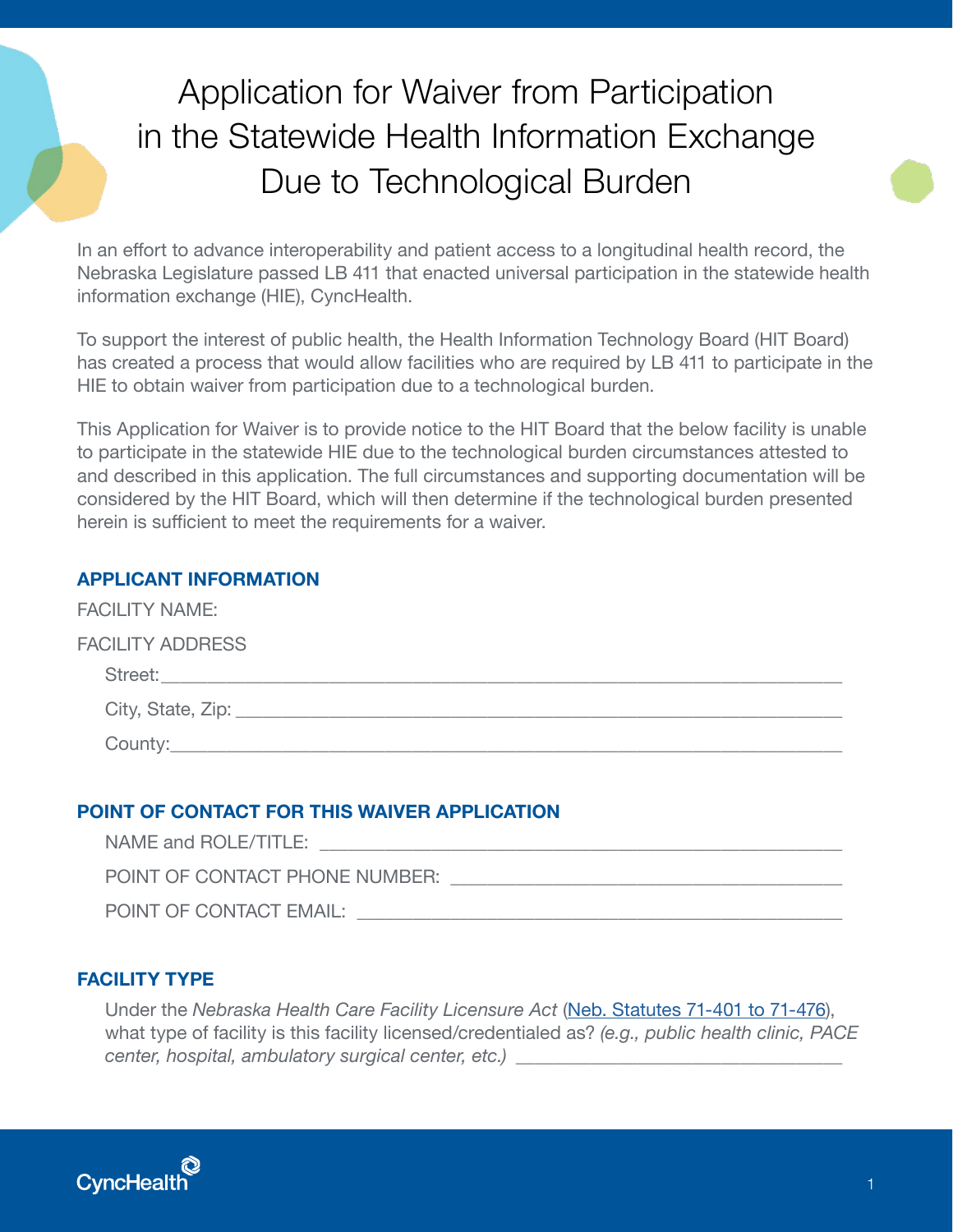If your facility is not licensed under the Act, please describe your facility type/category: *(e.g., diagnostic, laboratory, or imaging center)* \_\_\_\_\_\_\_\_\_\_\_\_\_\_\_\_\_\_\_\_\_\_\_\_\_\_\_\_\_\_\_\_\_\_\_\_\_

#### **ATTESTATION**

Our facility attests that we do not have the technical capability to share data with CyncHealth due to:

 \_\_\_ All of our medical records are paper records; we do not use an electronic health record (EHR) software and/or store ANY health care data electronically.

 \_\_\_ Our facility uses an EHR software, but the cost to integrate or connect to the HIE is overly burdensome. *[Documentation required; attach quote/proposed fees document(s) provided by the EHR vendor.]*

 \_\_\_ Our facility does not have an internet connection, and the cost to install and maintain one is overly burdensome. *[Documentation required; attach pricing/cost quote document(s) for internet connection options.]*

 \_\_\_ Other – please state *[Documentation required for cost-related circumstances and strongly recommended for other types of technological burden]*:

\_\_\_\_\_\_\_\_\_\_\_\_\_\_\_\_\_\_\_\_\_\_\_\_\_\_\_\_\_\_\_\_\_\_\_\_\_\_\_\_\_\_\_\_\_\_\_\_\_\_\_\_\_\_\_\_\_\_\_\_\_\_\_\_\_\_\_\_\_\_\_\_\_\_\_\_\_\_\_

\_\_\_\_\_\_\_\_\_\_\_\_\_\_\_\_\_\_\_\_\_\_\_\_\_\_\_\_\_\_\_\_\_\_\_\_\_\_\_\_\_\_\_\_\_\_\_\_\_\_\_\_\_\_\_\_\_\_\_\_\_\_\_\_\_\_\_\_\_\_\_\_\_\_\_\_\_\_\_

\_\_\_\_\_\_\_\_\_\_\_\_\_\_\_\_\_\_\_\_\_\_\_\_\_\_\_\_\_\_\_\_\_\_\_\_\_\_\_\_\_\_\_\_\_\_\_\_\_\_\_\_\_\_\_\_\_\_\_\_\_\_\_\_\_\_\_\_\_\_\_\_\_\_\_\_\_\_\_

\_\_\_\_\_\_\_\_\_\_\_\_\_\_\_\_\_\_\_\_\_\_\_\_\_\_\_\_\_\_\_\_\_\_\_\_\_\_\_\_\_\_\_\_\_\_\_\_\_\_\_\_\_\_\_\_\_\_\_\_\_\_\_\_\_\_\_\_\_\_\_\_\_\_\_\_\_\_\_

## **SUPPORTING DOCUMENTATION**

Include any notes on attached documentation here, if needed:

 Explain in detail the circumstances of the technical capability situation attested to above, and describe the extent of the technological burden that participation in the statewide HIE would cause for your facility at this time: \_\_\_\_\_\_\_\_\_\_\_\_\_\_\_\_\_\_\_\_\_\_\_\_\_\_\_\_\_\_\_\_\_\_\_\_\_\_\_\_\_\_

\_\_\_\_\_\_\_\_\_\_\_\_\_\_\_\_\_\_\_\_\_\_\_\_\_\_\_\_\_\_\_\_\_\_\_\_\_\_\_\_\_\_\_\_\_\_\_\_\_\_\_\_\_\_\_\_\_\_\_\_\_\_\_\_\_\_\_\_\_\_\_\_\_\_\_\_\_\_\_

\_\_\_\_\_\_\_\_\_\_\_\_\_\_\_\_\_\_\_\_\_\_\_\_\_\_\_\_\_\_\_\_\_\_\_\_\_\_\_\_\_\_\_\_\_\_\_\_\_\_\_\_\_\_\_\_\_\_\_\_\_\_\_\_\_\_\_\_\_\_\_\_\_\_\_\_\_\_\_

\_\_\_\_\_\_\_\_\_\_\_\_\_\_\_\_\_\_\_\_\_\_\_\_\_\_\_\_\_\_\_\_\_\_\_\_\_\_\_\_\_\_\_\_\_\_\_\_\_\_\_\_\_\_\_\_\_\_\_\_\_\_\_\_\_\_\_\_\_\_\_\_\_\_\_\_\_\_\_

\_\_\_\_\_\_\_\_\_\_\_\_\_\_\_\_\_\_\_\_\_\_\_\_\_\_\_\_\_\_\_\_\_\_\_\_\_\_\_\_\_\_\_\_\_\_\_\_\_\_\_\_\_\_\_\_\_\_\_\_\_\_\_\_\_\_\_\_\_\_\_\_\_\_\_\_\_\_\_

\_\_\_\_\_\_\_\_\_\_\_\_\_\_\_\_\_\_\_\_\_\_\_\_\_\_\_\_\_\_\_\_\_\_\_\_\_\_\_\_\_\_\_\_\_\_\_\_\_\_\_\_\_\_\_\_\_\_\_\_\_\_\_\_\_\_\_\_\_\_\_\_\_\_\_\_\_\_\_

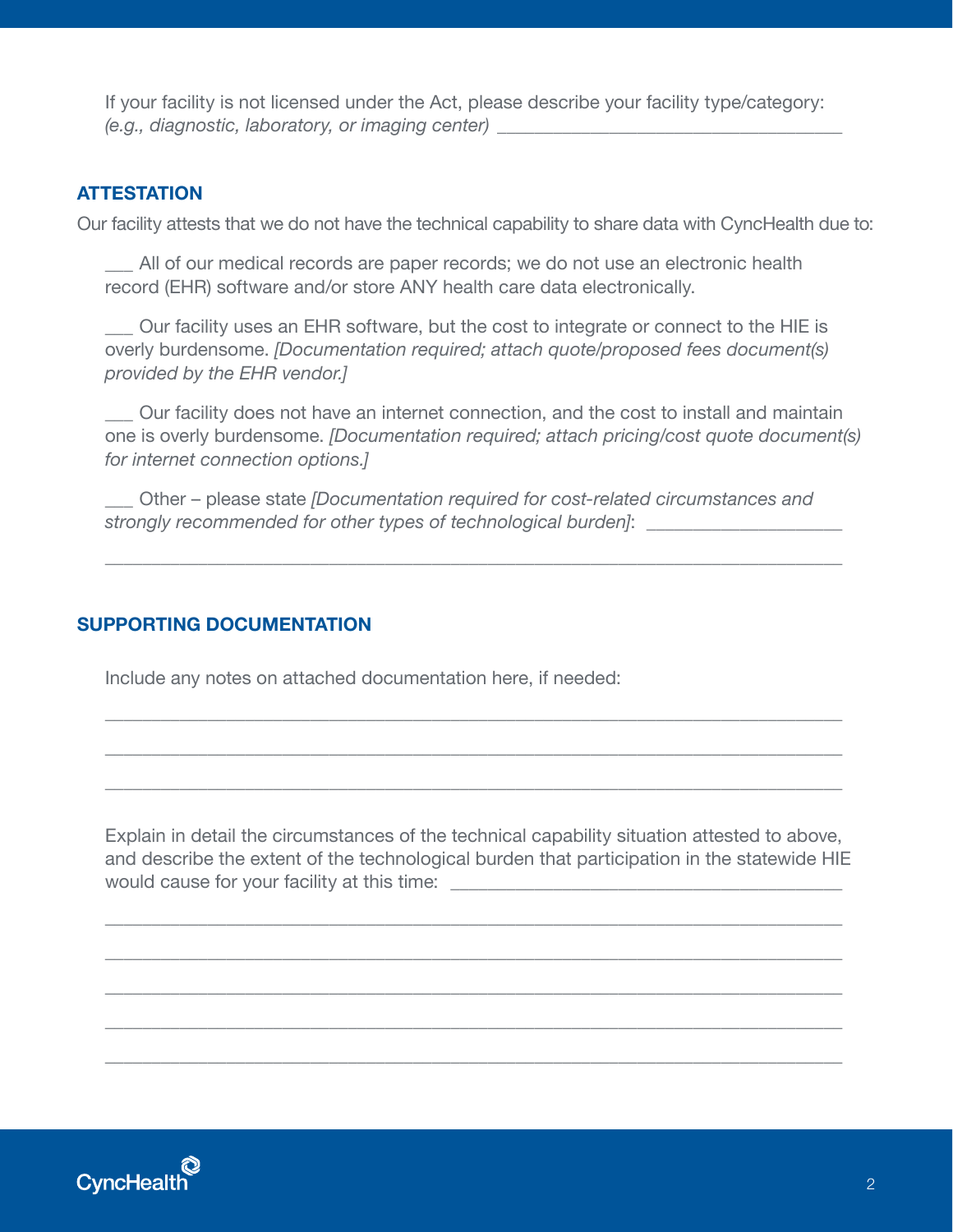List the steps that your facility has taken to conclude that participation in, connection to, and/or data sharing with the designated statewide HIE is not feasible for your facility at this time and would be an undue burden on your facility to do so. *(For example: conversations with CyncHealth's account team about connection options and participation levels, communications with your EHR software vendor to research pricing, internal meetings and decision-making process, etc.)* \_\_\_\_\_\_\_\_\_\_\_\_\_\_\_\_\_\_\_\_\_\_

\_\_\_\_\_\_\_\_\_\_\_\_\_\_\_\_\_\_\_\_\_\_\_\_\_\_\_\_\_\_\_\_\_\_\_\_\_\_\_\_\_\_\_\_\_\_\_\_\_\_\_\_\_\_\_\_\_\_\_\_\_\_\_\_\_\_\_\_\_\_\_\_\_\_\_\_\_\_\_

\_\_\_\_\_\_\_\_\_\_\_\_\_\_\_\_\_\_\_\_\_\_\_\_\_\_\_\_\_\_\_\_\_\_\_\_\_\_\_\_\_\_\_\_\_\_\_\_\_\_\_\_\_\_\_\_\_\_\_\_\_\_\_\_\_\_\_\_\_\_\_\_\_\_\_\_\_\_\_

\_\_\_\_\_\_\_\_\_\_\_\_\_\_\_\_\_\_\_\_\_\_\_\_\_\_\_\_\_\_\_\_\_\_\_\_\_\_\_\_\_\_\_\_\_\_\_\_\_\_\_\_\_\_\_\_\_\_\_\_\_\_\_\_\_\_\_\_\_\_\_\_\_\_\_\_\_\_\_

\_\_\_\_\_\_\_\_\_\_\_\_\_\_\_\_\_\_\_\_\_\_\_\_\_\_\_\_\_\_\_\_\_\_\_\_\_\_\_\_\_\_\_\_\_\_\_\_\_\_\_\_\_\_\_\_\_\_\_\_\_\_\_\_\_\_\_\_\_\_\_\_\_\_\_\_\_\_\_

\_\_\_\_\_\_\_\_\_\_\_\_\_\_\_\_\_\_\_\_\_\_\_\_\_\_\_\_\_\_\_\_\_\_\_\_\_\_\_\_\_\_\_\_\_\_\_\_\_\_\_\_\_\_\_\_\_\_\_\_\_\_\_\_\_\_\_\_\_\_\_\_\_\_\_\_\_\_\_

## *ADDITIONAL INFORMATION*

If your facility participates in any Centers for Medicare and Medicaid (CMS) programs *(e.g., Promoting Interoperability, QPP, Hospital IQR)*, indicate if any of the below are applicable:

 \_\_\_ Our facility is currently operating under a valid hardship exception granted by a CMS program. *[Recommended: attach documentation as proof]* 

 \_\_\_ Our facility currently has an application pending for a valid hardship exception to be granted by a CMS program.

 If either of the above applies to your facility, what technological or connectivity hardship is your facility currently experiencing that allows for this exception from CMS?

\_\_\_\_\_\_\_\_\_\_\_\_\_\_\_\_\_\_\_\_\_\_\_\_\_\_\_\_\_\_\_\_\_\_\_\_\_\_\_\_\_\_\_\_\_\_\_\_\_\_\_\_\_\_\_\_\_\_\_\_\_\_\_\_\_\_\_\_\_\_\_\_\_\_\_\_\_\_\_

\_\_\_\_\_\_\_\_\_\_\_\_\_\_\_\_\_\_\_\_\_\_\_\_\_\_\_\_\_\_\_\_\_\_\_\_\_\_\_\_\_\_\_\_\_\_\_\_\_\_\_\_\_\_\_\_\_\_\_\_\_\_\_\_\_\_\_\_\_\_\_\_\_\_\_\_\_\_\_

Does your facility participate in the state prescription drug monitoring program (PDMP)? \_\_\_ Yes \_\_\_ No

\_\_\_\_\_\_\_\_\_\_\_\_\_\_\_\_\_\_\_\_\_\_\_\_\_\_\_\_\_\_\_\_\_\_\_\_\_\_\_\_\_\_\_\_\_\_\_\_\_\_\_\_\_\_\_\_\_\_\_\_\_\_\_\_\_\_\_\_\_\_\_\_\_\_\_\_\_\_\_

\_\_\_\_\_\_\_\_\_\_\_\_\_\_\_\_\_\_\_\_\_\_\_\_\_\_\_\_\_\_\_\_\_\_\_\_\_\_\_\_\_\_\_\_\_\_\_\_\_\_\_\_\_\_\_\_\_\_\_\_\_\_\_\_\_\_\_\_\_\_\_\_\_\_\_\_\_\_\_

\_\_\_\_\_\_\_\_\_\_\_\_\_\_\_\_\_\_\_\_\_\_\_\_\_\_\_\_\_\_\_\_\_\_\_\_\_\_\_\_\_\_\_\_\_\_\_\_\_\_\_\_\_\_\_\_\_\_\_\_\_\_\_\_\_\_\_\_\_\_\_\_\_\_\_\_\_\_\_

Include any notes on the facility's PDMP participation status, if needed: